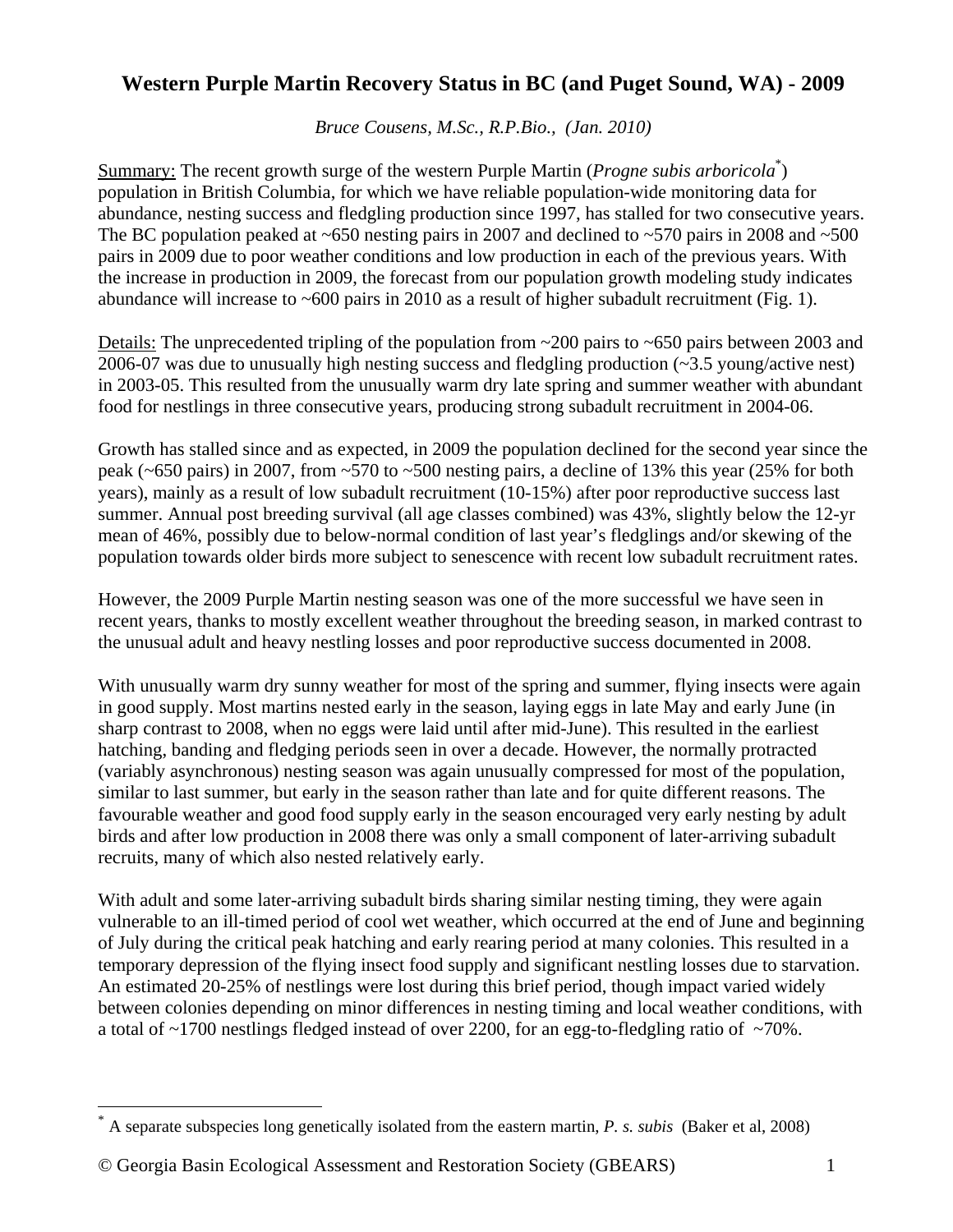This fledgling production was much higher than in 2008 (egg-to fledgling ratio ~50%) and overall average fledging success was ~3.3 young/nest, well above the ~2.5 young/nest required to offset normal annual post-breeding mortality during migration, over winter and the following spring, to provide sufficient recruitment to maintain a stable breeding population. As a result, a predicted population increase to ~600 pairs in 2010 is expected. The population trend thereafter is largely dependent on the success of the 2010 nesting season, which is as always highly weather dependent.

The interim Population Management Objective of 800 pairs by 2010, as established by the Western Purple Martin Working Group (2005), will not be met, although this objective appeared readily achievable prior to the 2008 nesting season. At the 2009 Western Purple Martin Working Group meeting the date for achieving this population objective was advanced to 2012. Figure 1 indicates progress of population growth and recovery since the start of the monitoring program in 1998, with the forecast return for 2010.





Banding Program: Our ongoing nestling colour banding and band reading (by scope) program allows identification of individual birds to natal year class based on band colour, leg and band code as well as monitoring of migration, dispersal, recruitment and longevity. Results from this program show that the proportion of subadult recruits in the population has declined steadily from ~60% at the start of rapid population growth period in 2004 to ~13% in 2009, mainly due to recent low productivity and recruitment. As a result, the large older (5+) year classes that are more likely to die due to aging (senescence) form an increasingly larger proportion of the population (20% in 2009). A successful nesting season with good fledgling production (>3 young/nest) will help reverse this trend and restore a higher proportion of young birds. However, it is still possible that the population could experience lower growth due to accelerated loss of these large older age classes without sufficient recruitment of young birds for replacement.

New western martin migration tracking study: In 2009 a study was initiated to track BC Purple Martins on their fall and spring migrations and determine their stopover points and wintering areas. Tiny 1 gm "geolocator" light intensity data loggers attached with a leg-loop "backpack" harness were used. These units, with a battery life of 1.5-2 years, continuously monitor light intensity at 10-min. intervals and record light intensity and time for sunrise and sunset threshold light levels, allowing determination of local day length and sunrise and sunset times, from which location can be determined within 100-200 miles. We attached 20 geolocators to martins during the late nestling rearing period and hope to recover any that return next season for data download and analysis.

Puget Sound: The pattern of rapid growth and recent decline seen in BC also holds true for the once larger contiguous western Purple Martin population using nest boxes in Puget Sound, Washington. We have only limited monitoring data from a sample of 10-15 colonies (<20% of the population, vs. 43 of the current 44 active colonies in BC, representing >95% of the regional population). A recent overall population estimate for Puget Sound or all of WA is not available.

In 2006 and 2008 the Puget Sound population experienced far more severe losses due to adverse weather than in BC, with fledging success of only  $\sim$ 1 young/nest in both years (and 2.1 young/nest in 2007) (Stan Kostka, unpub. data). This population has been in substantial decline since 2006 and was

© Georgia Basin Ecological Assessment and Restoration Society (GBEARS) 2